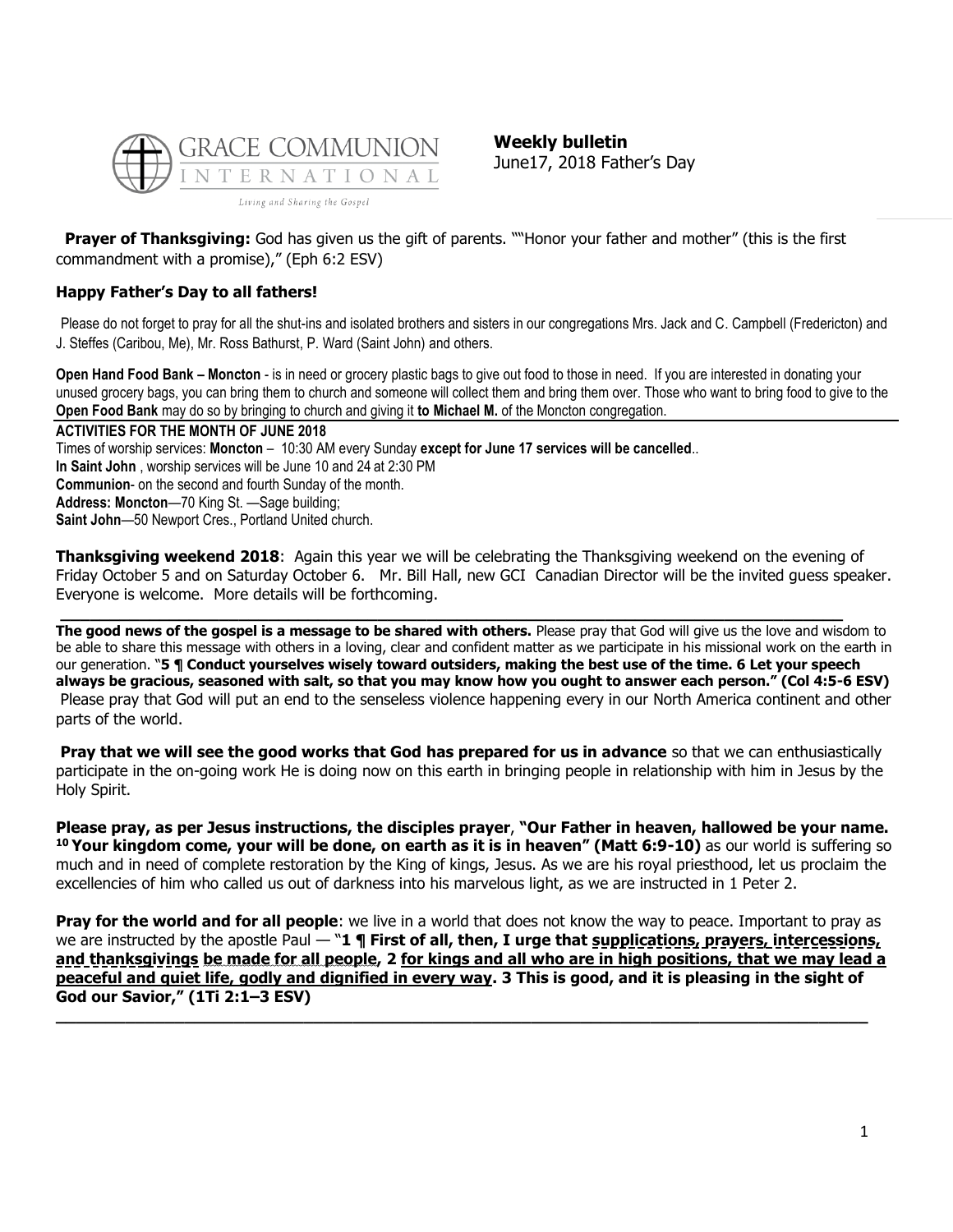#### **[Honoring our parents](https://update.gci.org/2018/06/honoring-our-parents/)**

Posted by GCI Weekly Update on June 13, 2018 under [From the President](https://update.gci.org/category/president/) | Dear Brothers and Sisters,



Joseph and Tammy Tkach

Though I was told that I was my paternal granddad's favorite grandchild, it didn't always seem that way to me—he was a strict disciplinarian. Because he died when I was young, I didn't know him well, though I did know he was something special by the way my parents, aunts and uncles honored him—especially on his wedding anniversary and on Father's Day.

Father's Day is celebrated in the U.S. and 69 other countries on the third Sunday in June (some other countries celebrate it in September). Last year in Australia there was quite a furor over the notion of changing the name to "Special Person's Day." Some reasoned the change would ensure that children without dads would not feel excluded from the celebration. While it behooves us to include children who don't have at-home dads, I don't think a name change would help much—

we'd also have to change the name of Mother's Day and several other holidays to avoid exclusion or offense. My only complaint about Father's Day is that, because it falls on Sunday, we fathers don't get a day off work!

Father's Day and Mother's Day celebrations give us opportunity to obey the commands given in the Bible to honor our parents. However, those commands present a problem for people who have had abusive parents. What are they supposed to do? While there are no easy answers, it's important to remember three things: First, that God fully understands what those who were hurt by their parents endured—he sees and cares. Second, that giving honor does not mean condoning or continuing to endure abuse. Third, that the ability to honor those who have abused us does not come from within—it's a gift from God that involves sharing in the mind of Jesus who willingly died for undeserving sinners [\(Romans 5:8\)](https://biblia.com/bible/niv/Rom%205.8). With Jesus, by the Spirit, we can give honor to those who don't deserve it. We do so by looking beyond the pain they've caused, and instead of seeking revenge, seeing them as a child created by God. Don't get me wrong, God does not love the pain they have caused, but he does love the child he created.

Though we may not know all the factors that led a parent to be abusive, we know God did not create them that way and does not want them to remain that way. We also know that our Lord says, "love your enemies," "pray for those who persecute you," and "turn the other cheek." Jesus also says, "If you love those who love you, what credit is that to you? Even sinners love those who love them" (Luke [6:32\)](https://biblia.com/bible/niv/Luke%206.32). The apostle Paul adds in [2 Corinthians 5:14-17](https://biblia.com/bible/niv/2%20Cor%205.14-17) that we should regard no one (parents included) from a merely human point of view—instead, we should see them in relationship to Jesus, who intends that they become new creations in him, by the Spirit. When we ask God to help us see an abusive parent in that way, our hearts begin to change. We find ourselves less focused on their bad behavior and more focused on the person God created them to be.

Let me emphasize that we are not called to honor our parents on our own power. Instead, enabled by the Holy Spirit, we see them in the light of Christ—the light of what our Lord intends for them. In that light, we are able to honor our parents because we know that Jesus, as Mediator, stands between us and them—he is Lord and Savior of that relationship. We also know and trust that Jesus' purposes for us cannot be thwarted by bad parenting. Through him and by him we have a heavenly Father who graciously rules over all earthly fathers (and mothers).

Giving honor to a parent is not mere emotion—it's an attitude that comes from faith, hope and love in God through Christ and by the Spirit. Also, giving honor does not require a positive relationship (in some cases, a face-to-face relationship with a badly abusive parent is not possible). Nevertheless, Jesus calls upon us to rise above the bad relationship to extend honor, even if from afar. We do so by focusing on our relationship with Jesus, who enables us to grow into his maturity, including his ability to love the unlovely. We do so remembering how Jesus showed incredible honor toward us when we were completely dishonorable.

One last thought: When children see parents honoring their parents, they will likely imitate that behavior. Despite the challenges, honoring others is a healthy activity for others as well as for ourselves. Happy Father's Day, Joseph Tkach, GCI President

 *(Excerpt from We Believe – GCI - You are encourage to read and study it all. I believe you will find it a great blessing. https://resources.gci.org/we-believe)*

#### *9.1 What is the Church?*

*It is the whole community of faithful Christians in heaven and on earth who are incorporated into Jesus Christ by the personal and particular ministry of the Holy Spirit. On earth, the Church gathers in local congregations to worship God in Word and sacrament, and to witness to God by serving and*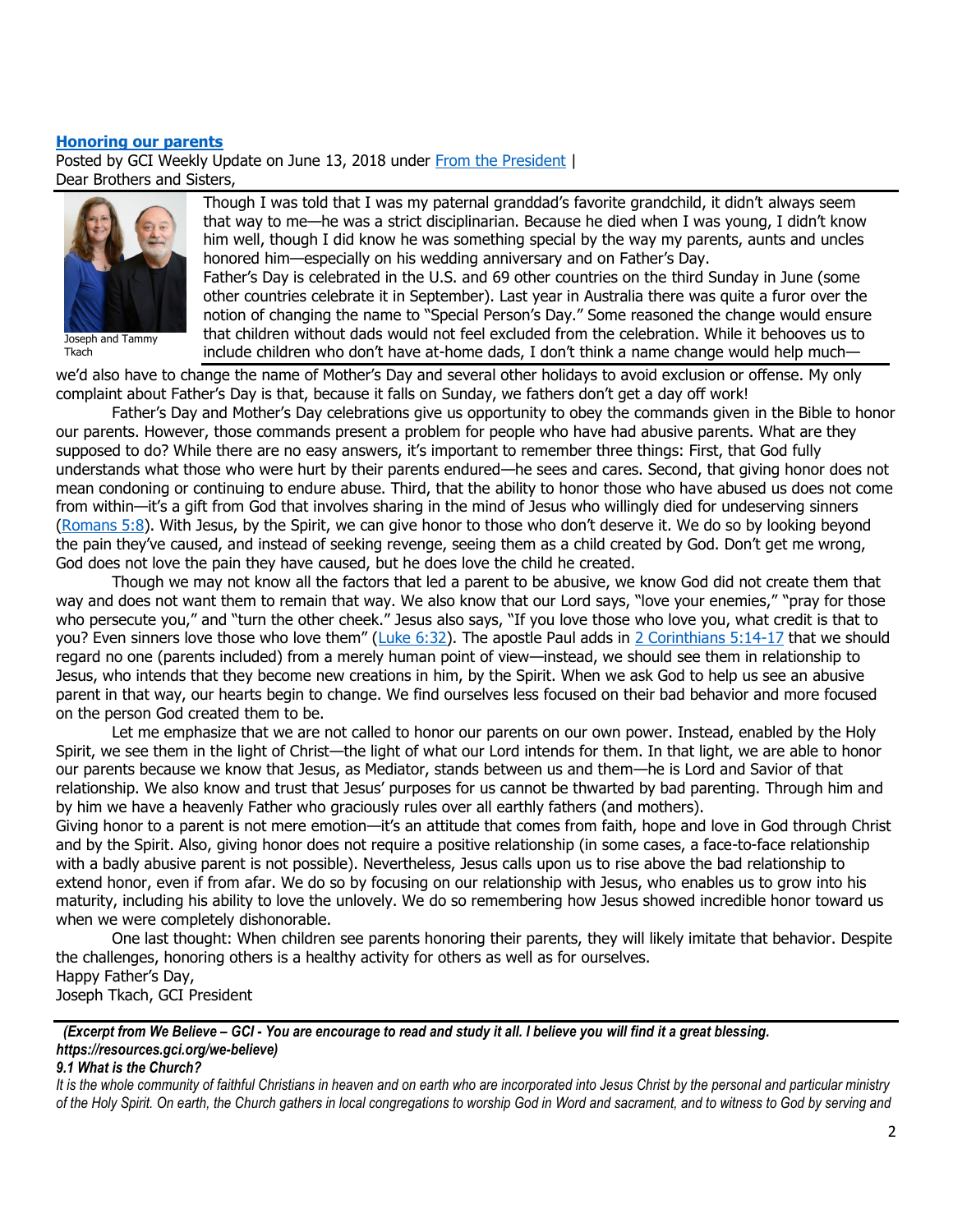*obeying God in faith and according to the Holy Scriptures, thus fulfilling the mission Christ gave to it under the leadership of those God appoints in the Church for that purpose. (Acts 1:8; Eph. 4:11-13; 1 Pet. 2:9)*

## *9.2 What is the mission of the Church?*

Before ascending, Jesus commanded his followers to "make disciples of all nations, baptizing them in the name of the Father and of the Son and of *the Holy Spirit, teaching them to observe all I have commanded you." This "Great Commission" is for the Church in all times. (Matt. 28:16-20)*

## *9.3 How should Christians view the Church?*

*The New Testament teaches us to view the Church as God's covenant people and family, as the body and bride of Christ, and as the temple where God in Christ dwells by his Spirit. (John 1:12; 1 Pet. 2:9-10; 1 Cor. 3:16-17; 2 Cor. 6:16b-7:1; Rev. 19:6-10; 21:9-10)*

### *9.4 Why is the Church called "the body of Christ"?*

*Because all who belong to the Church are united to Christ as their head and source of life and are thus united to one another in Christ for mutual*  love and service to him, all in response to the ministry of the Holy Spirit being carried out on the basis of Christ's completed earthly ministry. (1 Cor. *12:12-27)*

#### *9.5 What are the identifying characteristics of the Church?*

*The Creed lists four identifying "marks" of the Church: one, holy, all-encompassing and apostolic.*

#### *9.6 In what sense is the Church one?*

*The Church is called one because it is the company of all faithful people who have given their lives to Jesus Christ, as he has and continues to give himself to them by his Word and the Holy Spirit. The members of the Church are one because they form the one body of Christ, having "one Lord, one faith, one baptism, one God and Father of all." The Church is called to express this unity in all relationships between believers. (Eph. 4:5-6)*

#### *9.7 In what sense is the Church holy?*

*The Church is called holy because the Holy Spirit dwells in it and sanctifies its members, setting them apart to God in Christ, and calling them to moral and spiritual holiness of life. Since Christ cannot be separated from his people, the Church is holy because he is holy. Despite all its remaining imperfections here and now, the Church is called to become ever more holy, sharing more fully in all that Christ has done for it, for that is what it already is in Christ. (Gal. 2:20; 1 Cor. 1:2; Lev. 11:44; 1 Pet. 1:15-16; Rev. 5:9)*

### *9.8 In what sense is the Church all-encompassing?*

*The Church is called all-encompassing (catholic in some translations of the Creed, not in reference to a denomination, but, from the original Greek, meaning universal). The all-encompassing Church holds the whole faith once for all delivered to the saints and maintains continuity with the apostolic Church throughout time and space, thus uniting, in Jesus Christ, all local congregations and various associations of the one, universal Church.*

## *9.9 In what sense is the Church apostolic?*

*The Church is called apostolic for two reasons: First, because its members hold the faith of Christ's first apostles—they are in continuity with them and their message. Second, because the Church, like the apostles ("apostle" meaning "sent") is sent to proclaim the gospel and to make disciples throughout the world. (Matt. 28:18-20; Luke 9:1-6; Acts 1:8; John 15:26-27; Eph. 3:8-10)*

### *9.10 How are we as members of the Church to view each other?*

*In union with Christ, we are united to each other within the body of Christ, the Church. As Jesus by his death removed our separation from God, so by his Spirit he removes all that divides us from each other. The ties that bind us together in Christ are deeper than any other human relationships and are more fundamental than what distinguishes us from one another. (Eph. 2:19-20; 2:14; 4:4-5; 1 Cor. 12:4-7, 12-13, 27; Gal. 3:28)*

#### *9.11 How are we to live out the oneness we have in Christ?*

*Through the Holy Spirit, we have communion with Christ, which means we share in the relationship that Jesus has with the Father and the Holy Spirit. As members of the body of Christ, we also have communion with each other through him. That fellowship is lived out by loving and serving one another, and by worshipping together, hearing the gospel preached, and together partaking of the sacraments of baptism and the Lord's Supper. (John 17:20-21)*

#### *9.12 How are we to serve within the Church?*

*The Holy Spirit gifts each member of the Church with certain gifts that are to be used to serve the Church, and through the Church to serve the*  world. Each of these gifts, which vary from member to member, are important and are not interchangeable. They are essential contributions to the *unity of the one body of Christ. The equality of the members of the Church does not derive from the interchangeability of the parts, but in the fact that the gifts given the members are all of grace—gifts from God through Jesus by the Holy Spirit. The differences among the members are good and are to be used to bless each other in ways that individual members cannot bless themselves. The differences in the Church constitute a non-hierarchical ordering of the members where their gifts are utilized in and for love. (John 17:20-21; 1 Cor. 12:1-11)*

#### *9.13 How are the Church on earth and the Church in heaven joined?*

*The worship of the Church on earth is a participation in the eternal worship of the Church in heaven. One day we will be able to experience this unity. When we worship here on earth we are joining in with the eternal worship that is already and forever taking place. (Heb. 12:22-24)*

### *9.14 How do Christians enter into communion with Christ and with one another?*

*By the ministry of the Holy Spirit working through Word and sacrament. Because the Spirit uses these means to bring about his saving purposes, the*  Word of God and the sacraments are called "means of grace." We practice two sacraments, baptism and the Lord's Supper, because these were *instituted for the Church by Jesus Christ. (1 Cor. 10:17; 12:13; Col. 3:16)*

### *9.15 Why should Christians gather for worship?*

*As members of the body of Christ, we gather for worship to honor God with thanks and praise, to receive the sacraments, and to hear God's Word proclaimed so that the gospel may be in our hearts and put into practice in our lives. Through these encounters with God in worship, we are*  reminded of God's nature and character, and we grow in faith, hope and love for him. This prepares us to go out from worship to make God known in